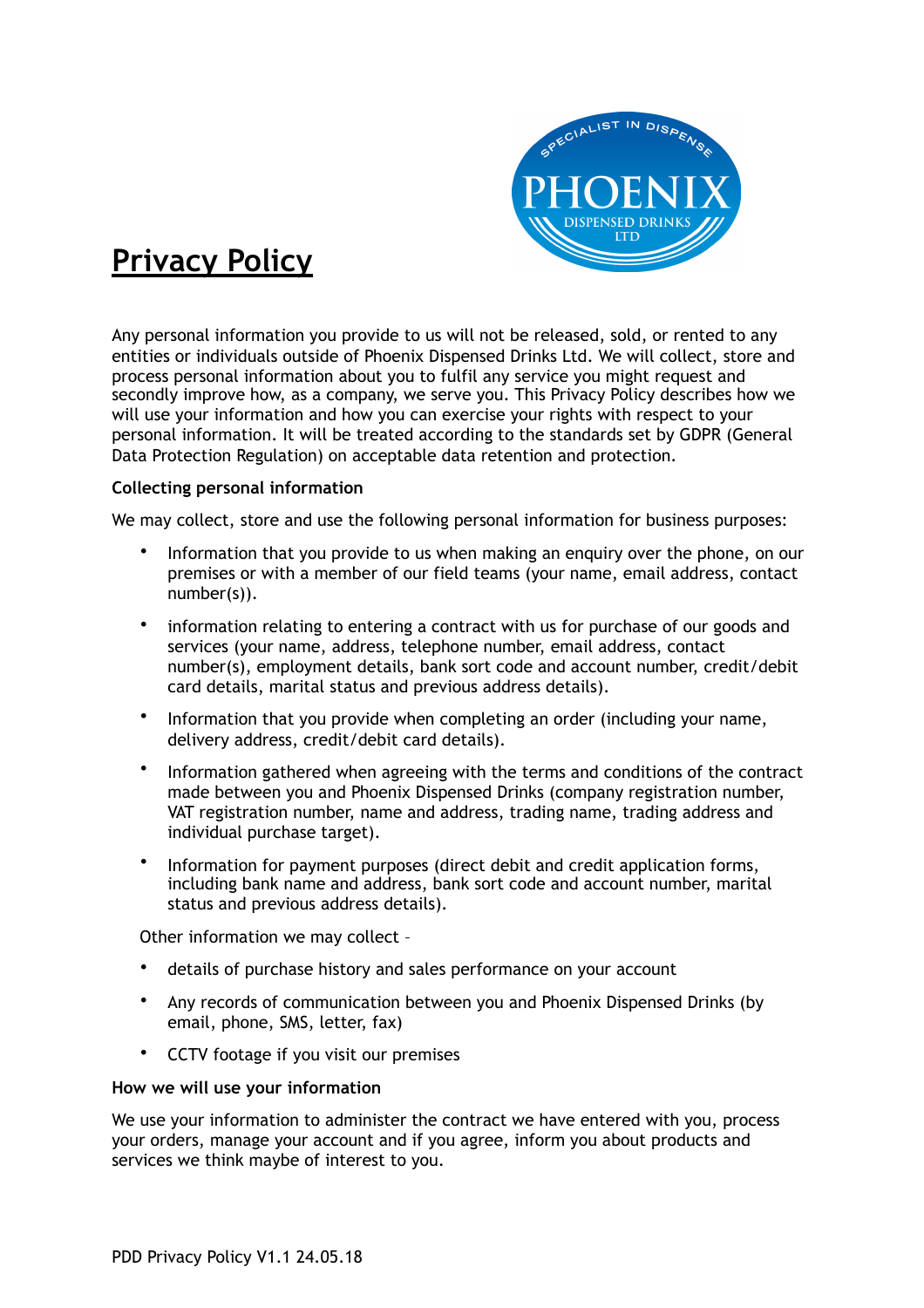We will also use it for the following reasons-

- Determining the terms on which you work with us
- Paying you if you are a supplier
- Making decisions about your continued contract

If you have consented to marketing via our telesales agents, you can opt out of marketing calls at any time, please let us know if you would like to opt out by calling 01384 241113. We do not engage in any other marketing communications via email or subscription.

## **Security of personal information**

We will take all reasonable technical and organisational precautions to prevent the loss, misuse or alteration of your personal information.

We will store all the personal data and financial transaction data you provide on our secure password and firewall protected servers or in hard copy format in our secure storage areas.

We will only hold data that's valid and relevant to the purposes we have told you about and limit this only to those purposes.

We will not hold your personal information for any longer than is necessary.

## **Disclosing personal information**

We may disclose your personal information to any of our staff, suppliers or subcontractors where we need to perform the contract we have entered with you, and only where it would be reasonable to do so, (If consent is necessary to facilitate this sharing, we will ensure it is obtained prior to processing) and in the following circumstances;

- to the extent that we are required to do so by law;
- in connection with any ongoing or prospective legal proceedings;
- in order to establish, exercise or defend our legal rights for the purposes of fraud prevention
- In the event that we sell any business or assets we may disclose personal information to the prospective seller or buyer and if a sale is completed personal information held by us about our customers will be one of the assets transferred.

#### **Your rights and access to your information**

You have the right as an individual to find out what information we hold about you and you also have the right to ask us to destroy the information, and/or not use the information. We will make all practical efforts to respect your wishes as soon as possible. If you would like to request details of the information we hold about you, you can request a "subject access request". Please email or write to us on the contact information at the bottom of this page.

Upon such request we may request proof of identity to ensure the safety of your data. We will then provide a response within 72 hours of your request, providing the data in the most practical format unless otherwise instructed. Please be aware that we may withhold personal information that you request to the extent permitted by law.

It is important that the personal information we hold about you is accurate and current. Please keep us informed if your personal information changes during your working relationship with us.